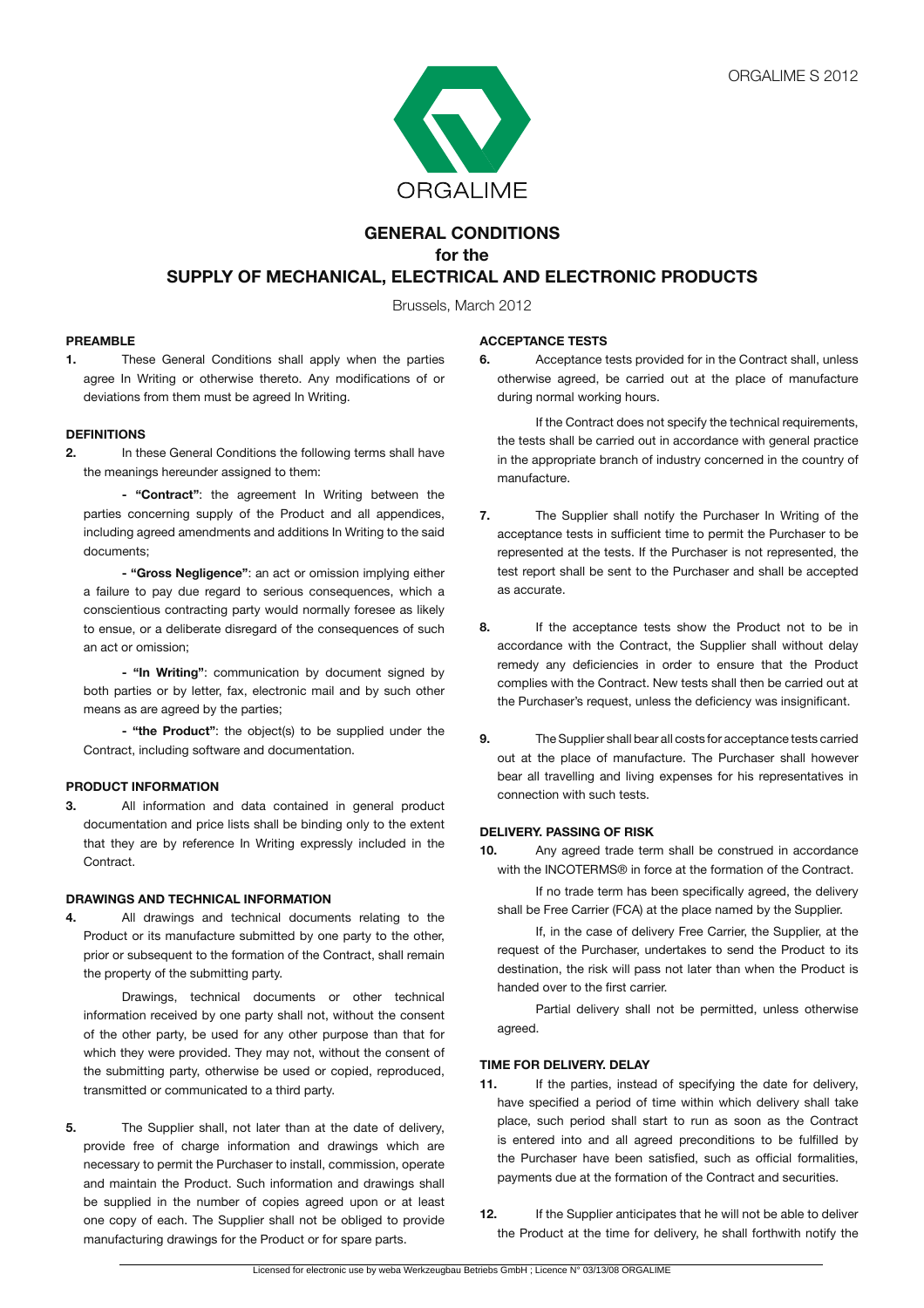Purchaser thereof In Writing, stating the reason and, if possible, the time when delivery can be expected.

 If the Supplier fails to give such notice, the Purchaser shall be entitled to compensation for any additional costs which he incurs and which he could have avoided had he received such notice.

- **13.** If delay in delivery is caused by any of the circumstances mentioned in Clause 41, by an act or omission on the part of the Purchaser, including suspension under Clauses 21 and 44, or any other circumstances attributable to the Purchaser, the Supplier shall be entitled to extend the time for delivery by a period which is necessary having regard to all the circumstances of the case. This provision shall apply regardless of whether the reason for the delay occurs before or after the agreed time for delivery.
- 14. If the Product is not delivered at the time for delivery, the Purchaser shall be entitled to liquidated damages from the date on which delivery should have taken place.

 The liquidated damages shall be payable at a rate of 0.5 per cent of the purchase price for each commenced week of delay. The liquidated damages shall not exceed 7.5 per cent of the purchase price.

 If only part of the Product is delayed, the liquidated damages shall be calculated on that part of the purchase price which is attributable to such part of the Product as cannot in consequence of the delay be used as intended by the parties.

 The liquidated damages shall become due at the Purchaser's demand In Writing but not before delivery has been completed or the Contract is terminated under Clause 15.

 The Purchaser shall forfeit his right to liquidated damages if he has not lodged a claim In Writing for such damages within six months after the time when delivery should have taken place.

**15.** If the delay in delivery is such that the Purchaser is entitled to maximum liquidated damages under Clause 14 and if the Product is still not delivered, the Purchaser may In Writing demand delivery within a final reasonable period which shall not be less than one week.

 If the Supplier does not deliver within such final period and this is not due to any circumstances which are attributable to the Purchaser, then the Purchaser may by notice In Writing to the Supplier terminate the Contract in respect of such part of the Product as cannot in consequence of the Supplier's failure to deliver be used as intended by the parties.

 If the Purchaser terminates the Contract he shall be entitled to compensation for the loss he suffers as a result of the Supplier's delay, including any consequential and indirect loss. The total compensation, including the liquidated damages which are payable under Clause 14, shall not exceed 15 per cent of that part of the purchase price which is attributable to the part of the Product in respect of which the Contract is terminated.

 The Purchaser shall also have the right to terminate the Contract by notice In Writing to the Supplier, if it is clear from the circumstances that there will occur a delay in delivery which, under Clause 14, would entitle the Purchaser to maximum liquidated damages. In case of termination for this reason, the Purchaser shall be entitled to maximum liquidated damages and compensation under the third paragraph of this Clause 15.

**16.** Liquidated damages under Clause 14 and termination of the Contract with limited compensation under Clause 15 shall

be the only remedies available to the Purchaser in case of delay on the part of the Supplier. All other claims against the Supplier based on such delay shall be excluded, except where the Supplier has been guilty of Gross Negligence.

**17.** If the Purchaser anticipates that he will be unable to accept delivery of the Product at the time for delivery, he shall forthwith notify the Supplier In Writing thereof, stating the reason and, if possible, the time when he will be able to accept delivery.

 If the Purchaser fails to accept delivery at the time for delivery, he shall nevertheless pay any part of the purchase price which becomes due at the time for delivery, as if delivery had taken place at the time for delivery. The Supplier shall arrange for storage of the Product at the risk and expense of the Purchaser. The Supplier shall also, if the Purchaser so requires, insure the Product at the Purchaser's expense.

**18.** Unless the Purchaser's failure to accept delivery is due to any such circumstance as mentioned in Clause 41, the Supplier may by notice In Writing require the Purchaser to accept delivery within a final reasonable period.

 If, for any reason which is not attributable to the Supplier, the Purchaser fails to accept delivery within such period, the Supplier may by notice In Writing terminate the Contract in whole or in part. The Supplier shall then be entitled to compensation for the loss he suffers by reason of the Purchaser's default, including any consequential and indirect loss. The compensation shall not exceed that part of the purchase price which is attributable to that part of the Product in respect of which the Contract is terminated.

#### **PAYMENT**

**19.** Payment shall be made within 30 days after the date of invoice.

 Unless otherwise agreed, the purchase price shall be paid with one third at the formation of the Contract and one third when the Supplier notifies the Purchaser that the Product, or the essential part of it, is ready for delivery. The remaining part of the purchase price shall be paid when the entire Product is delivered.

- **20.** Whatever the means of payment used, payment shall not be deemed to have been effected before the Supplier's account has been irrevocably credited for the amount due.
- **21.** If the Purchaser fails to pay by the stipulated date, the Supplier shall be entitled to interest from the day on which payment was due and to compensation for recovery costs. The rate of interest shall be as agreed between the parties or otherwise 8 percentage points above the rate of the main refinancing facility of the European Central Bank. The compensation for recovery costs shall be 1 per cent of the amount for which interest for late payment becomes due.

 In case of late payment and in case the Purchaser fails to give an agreed security by the stipulated date the Supplier may, after having notified the Purchaser In Writing, suspend his performance of the Contract until he receives payment or, where appropriate, until the Purchaser gives the agreed security.

 If the Purchaser has not paid the amount due within three months the Supplier shall be entitled to terminate the Contract by notice In Writing to the Purchaser and, in addition to the interest and compensation for recovery costs according to this Clause, to claim compensation for the loss he incurs. Such compensation shall not exceed the agreed purchase price.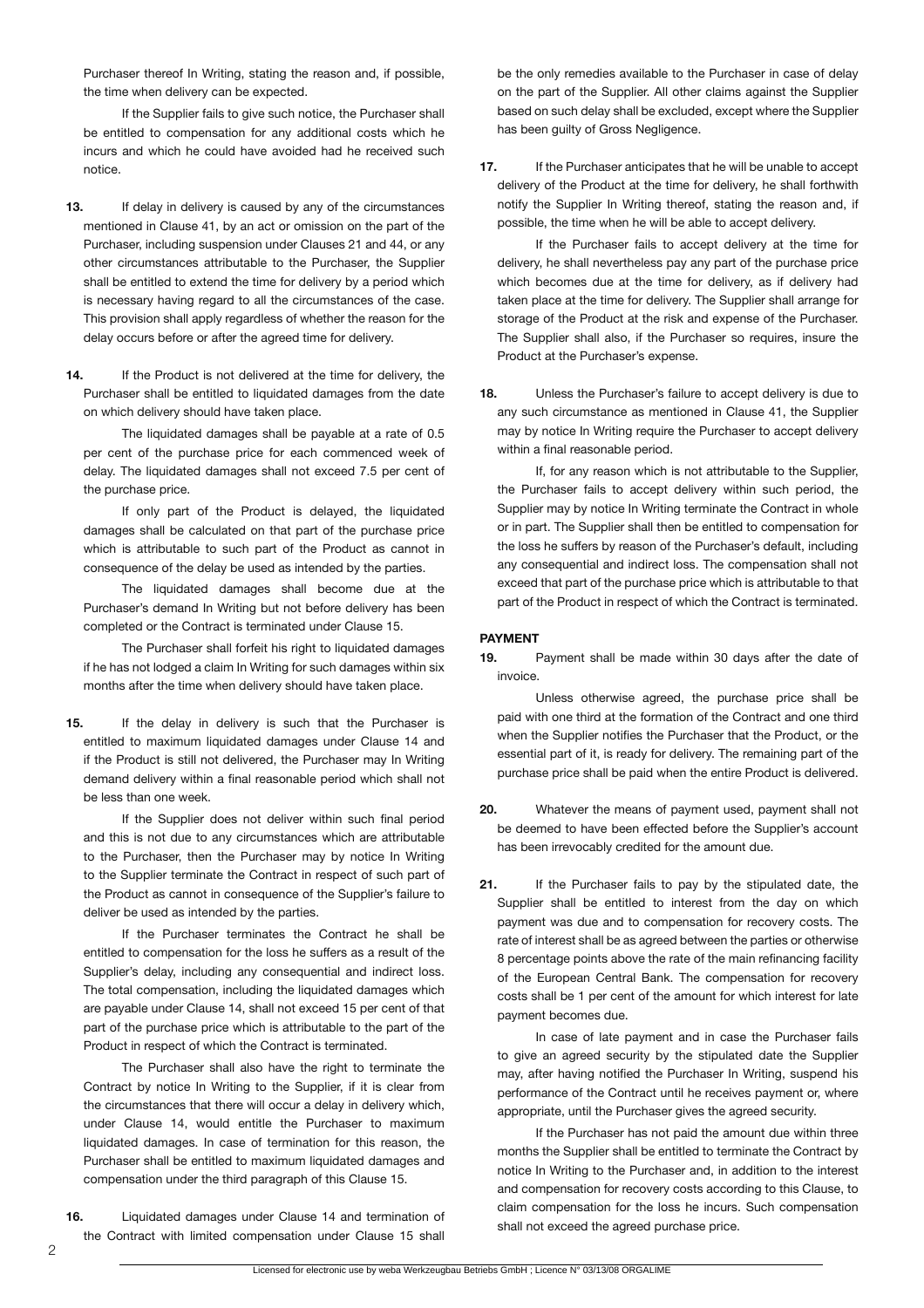#### **RETENTION OF TITLE**

**22.** The Product shall remain the property of the Supplier until paid for in full to the extent that such retention of title is valid under the relevant law.

 The Purchaser shall at the request of the Supplier assist him in taking any measures necessary to protect the Supplier's title to the Product.

 The retention of title shall not affect the passing of risk under Clause 10.

## **LIABILITY FOR DEFECTS**

- **23.** Pursuant to the provisions of Clauses 24-39, the Supplier shall remedy any defect or nonconformity (hereinafter termed defect(s)) resulting from faulty design, materials or workmanship.
- **24.** The Supplier shall not be liable for defects arising out of materials provided or a design stipulated or specified by the Purchaser.
- **25.** The Supplier shall only be liable for defects which appear under the conditions of operation provided for in the Contract and under proper use of the Product.
- **26.** The Supplier shall not be liable for defects caused by circumstances, which arise after the risk has passed to the Purchaser, e.g. defects due to faulty maintenance, incorrect installation or faulty repair by the Purchaser or to alterations carried out without the Supplier's consent In Writing. The Supplier shall neither be liable for normal wear and tear nor for deterioration.
- **27.** The Supplier's liability shall be limited to defects which appear within a period of one year from delivery. If the use of the Product exceeds that which is agreed, this period shall be reduced proportionately.
- **28.** When a defect in a part of the Product has been remedied, the Supplier shall be liable for defects in the repaired or replaced part under the same terms and conditions as those applicable to the original Product for a period of one year. For the remaining parts of the Product the period mentioned in Clause 27 shall be extended only by a period equal to the period during which and to the extent that the Product could not be used as a result of the defect.
- **29.** The Purchaser shall without undue delay notify the Supplier In Writing of any defect which appears. Such notice shall under no circumstances be given later than two weeks after the expiry of the period given in Clause 27 or the extended period(s) under Clause 28, where applicable.

 The notice shall contain a description of the defect.

 If the Purchaser fails to notify the Supplier In Writing of a defect within the time limits set forth in the first paragraph of this Clause, he shall lose his right to have the defect remedied.

 Where the defect is such that it may cause damage, the Purchaser shall immediately inform the Supplier In Writing. The Purchaser shall bear the risk of damage to the Product resulting from his failure so to notify. The Purchaser shall take reasonable measures to minimise damage and shall in that respect comply with instructions of the Supplier.

**30.** On receipt of the notice under Clause 29 the Supplier shall at his own cost remedy the defect without undue delay, as

stipulated in Clauses 23-39. The time for remedial work shall be chosen in order not to interfere unnecessarily with the Purchaser's activities.

 Repair shall be carried out at the place where the Product is located unless the Supplier deems it more appropriate that the Product is sent to him or a destination specified by him.

 If the defect can be remedied by replacement or repair of a defective part and if dismantling and re-installation of the part do not require special knowledge, the Supplier may demand that the defective part is sent to him or a destination specified by him. In such case the Supplier shall have fulfilled his obligations in respect of the defect when he delivers a duly repaired part or a part in replacement to the Purchaser.

- **31.** The Purchaser shall at his own expense provide access to the Product and arrange for any intervention in equipment other than the Product, to the extent that this is necessary to remedy the defect.
- **32.** Unless otherwise agreed, necessary transport of the Product or parts thereof to and from the Supplier in connection with the remedying of defects for which the Supplier is liable shall be at the risk and expense of the Supplier. The Purchaser shall follow the Supplier's instructions regarding such transport.
- **33.** Unless otherwise agreed, the Purchaser shall bear any additional costs which the Supplier incurs for remedying the defect caused by the Product being located in a place other than the destination stated at the formation of the Contract for the Supplier's delivery to the Purchaser or – if no destination has been stated – the place of delivery.
- **34.** Defective parts which have been replaced shall be made available to the Supplier and shall be his property.
- **35.** If the Purchaser has given such notice as mentioned in Clause 29 and no defect is found for which the Supplier is liable, the Supplier shall be entitled to compensation for the costs he incurs as a result of the notice.
- **36.** If the Supplier does not fulfil his obligations under Clause 30, the Purchaser may by notice In Writing fix a final reasonable period for completion of the Supplier's obligations, which shall not be less than one week.

 If the Supplier fails to fulfil his obligations within such final period, the Purchaser may himself undertake or employ a third party to undertake necessary repair work at the risk and expense of the Supplier.

 Where successful repair work has been undertaken by the Purchaser or a third party, reimbursement by the Supplier of reasonable costs incurred by the Purchaser shall be in full settlement of the Supplier's liabilities for the said defect.

**37.** Where the Product has not been successfully repaired, as stipulated under Clause 36,

 a) the Purchaser shall be entitled to a reduction of the purchase price in proportion to the reduced value of the Product, provided that under no circumstances shall such reduction exceed 15 per cent of the purchase price, or

b) where the defect is so substantial as to significantly deprive the Purchaser of the benefit of the Contract as regards the Product or a substantial part of it, the Purchaser may terminate